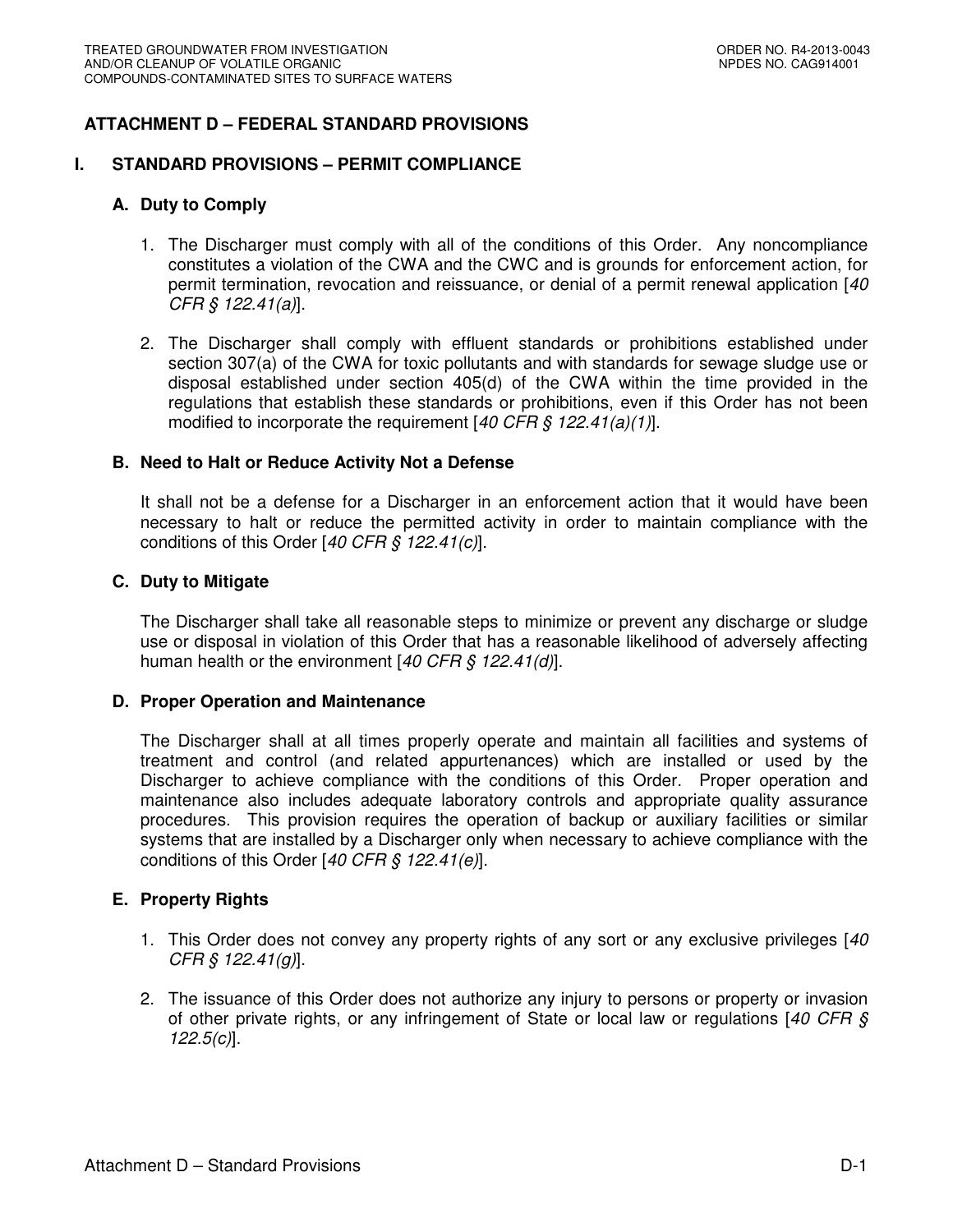# **F. Inspection and Entry**

The Discharger shall allow the Regional Water Quality Control Board (Regional Water Board), State Water Resources Control Board (State Water Board), USEPA, and/or their authorized representatives (including an authorized contractor acting as their representative), upon the presentation of credentials and other documents, as may be required by law, to  $[40 \text{ CFR } \text{S}$ 122.41(i)] [CWC 13383(c)]:

- 1. Enter upon the Discharger's premises where a regulated facility or activity is located or conducted, or where records are kept under the conditions of this Order  $[40 \text{ CFR } \text{S}]$  $122.41(i)(1)$ ];
- 2. Have access to and copy, at reasonable times, any records that must be kept under the conditions of this Order [40 CFR  $\hat{S}$  122.41(i)(2)];
- 3. Inspect and photograph, at reasonable times, any facilities, equipment (including monitoring and control equipment), practices, or operations regulated or required under this Order [40] CFR § 122.41(i)(3)];
- 4. Sample or monitor, at reasonable times, for the purposes of assuring Order compliance or as otherwise authorized by the CWA or the CWC, any substances or parameters at any location [40 CFR § 122.41(i)(4)].

## **G. Bypass**

- 1. Definitions
	- a. "Bypass" means the intentional diversion of waste streams from any portion of a treatment facility  $[40 \text{ CFR}$  \$  $122.41(m)(1)(i)]$ .
	- b. "Severe property damage" means substantial physical damage to property, damage to the treatment facilities, which causes them to become inoperable, or substantial and permanent loss of natural resources that can reasonably be expected to occur in the absence of a bypass. Severe property damage does not mean economic loss caused by delays in production  $[40 \text{ CFR}$  \$  $122.41 \text{ (m)}(1)$ (ii)].
- 2. Bypass not exceeding limitations The Discharger may allow any bypass to occur which does not cause exceedances of effluent limitations, but only if it is for essential maintenance to assure efficient operation. These bypasses are not subject to the provisions listed in Standard Provisions – Permit Compliance I.G.3 and I.G.5 below  $[40 CFR \S 122.41(m)(2)].$
- 3. Prohibition of bypass Bypass is prohibited, and the Regional Water Board may take enforcement action against a Discharger for bypass, unless [40 CFR  $\frac{1}{2}$  122.41(m)(4)(i)]:
	- a. Bypass was unavoidable to prevent loss of life, personal injury, or severe property damage [40 CFR § 122.41(m)(4)(A)];
	- b. There were no feasible alternatives to the bypass, such as the use of auxiliary treatment facilities, retention of untreated wastes, or maintenance during normal periods of equipment downtime. This condition is not satisfied if adequate back-up equipment should have been installed in the exercise of reasonable engineering judgment to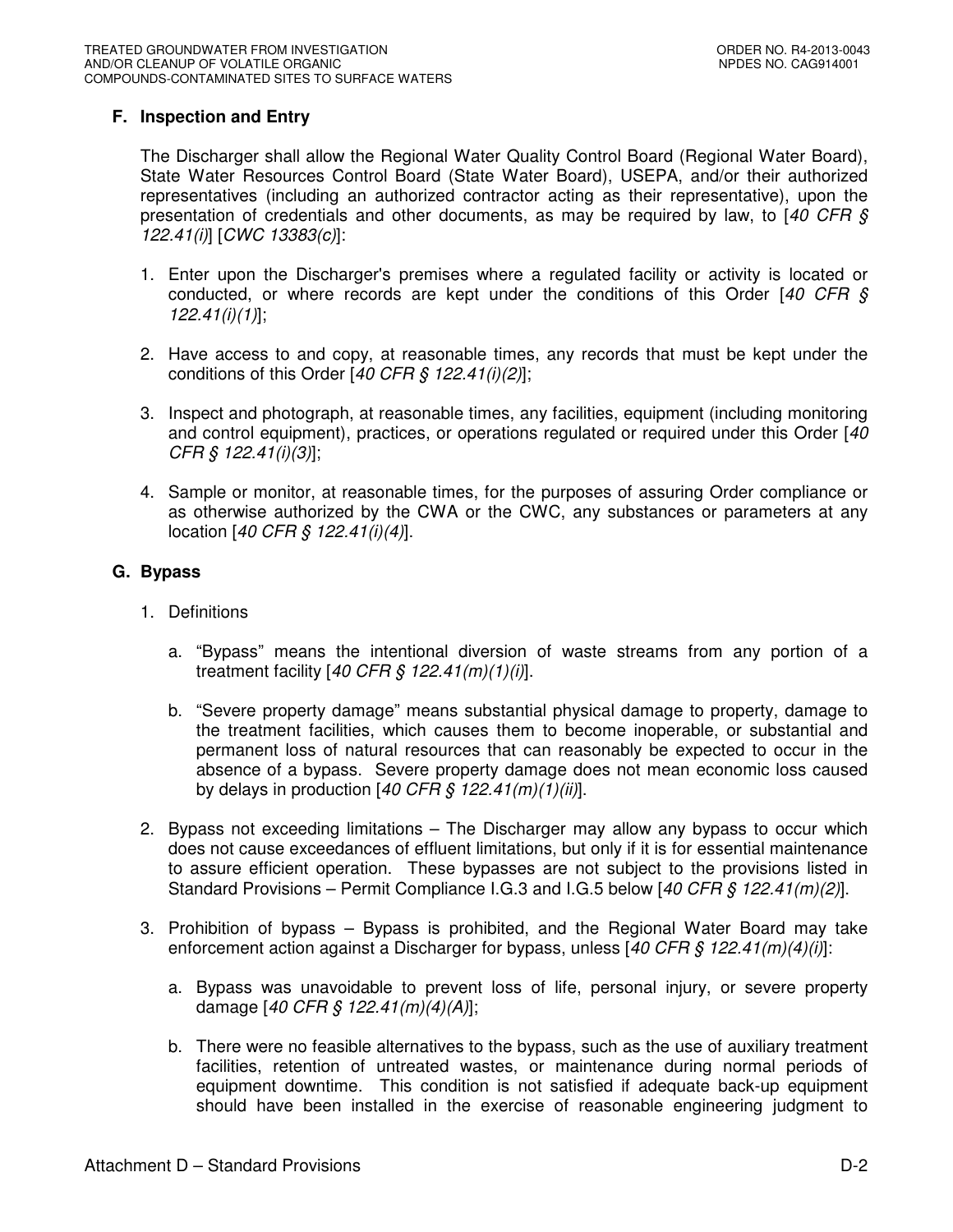prevent a bypass that occurred during normal periods of equipment downtime or preventive maintenance [40 CFR § 122.41 $(m)(4)(B)$ ]; and

- c. The Discharger submitted notice to the Regional Water Board as required under Standard Provision – Permit Compliance I.G.5 below [40 CFR § 122.41(m)(4)(C)].
- 4. The Regional Water Board may approve an anticipated bypass, after considering its adverse effects, if the Regional Water Board determines that it will meet the three conditions listed in Standard Provisions – Permit Compliance I.G.3 above [40 CFR  $\hat{S}$  $122.41(m)(4)(ii)$ ].
- 5. Notice
	- a. Anticipated bypass. If the Discharger knows in advance of the need for a bypass, it shall submit a notice, if possible at least 10 days before the date of the bypass [40 CFR]  $§ 122.41(m)(3)(i)].$
	- b. Unanticipated bypass. The Discharger shall submit notice of an unanticipated bypass as required in Standard Provisions - Reporting V.E below [40 CFR  $\zeta$  122.41(m)(3)(ii)].

## **H. Upset**

Upset means an exceptional incident in which there is unintentional and temporary noncompliance with technology based permit effluent limitations because of factors beyond the reasonable control of the permittee. An upset does not include noncompliance to the extent caused by operational error, improperly designed treatment facilities, inadequate treatment facilities, lack of preventive maintenance, or careless or improper operation  $[40 \text{ CFR } \text{S}]$  $122.41(n)(1)$ ].

- 1. Effect of an upset. An upset constitutes an affirmative defense to an action brought for noncompliance with such technology based permit effluent limitations if the requirements of paragraph H.2 of this section are met. No determination made during administrative review of claims that noncompliance was caused by upset, and before an action for noncompliance, is final administrative action subject to judicial review  $[40 CFR \frac{S}{A} 122.41(n)(2)]$ .
- 2. Conditions necessary for a demonstration of upset. A Discharger who wishes to establish the affirmative defense of upset shall demonstrate, through properly signed, contemporaneous operating logs or other relevant evidence that  $[40 CFR \, \xi \, 122.41(n)(3)]$ :
	- a. An upset occurred and that the Discharger can identify the cause(s) of the upset  $[40]$  $CFR \, \S \, 122.41(n)(3)(i)$ ;
	- b. The permitted facility was, at the time, being properly operated  $[40 \text{ CFR} \text{ s}]$  $122.41(n)(3)(i)$ ;
	- c. The Discharger submitted notice of the upset as required in Standard Provisions Reporting V.E.2.b [40 CFR  $\frac{6}{5}$  122.41(n)(3)(iii)]; and
	- d. The Discharger complied with any remedial measures required under Standard Provisions – Permit Compliance I.C above [40 CFR § 122.41(n)(3)(iv)].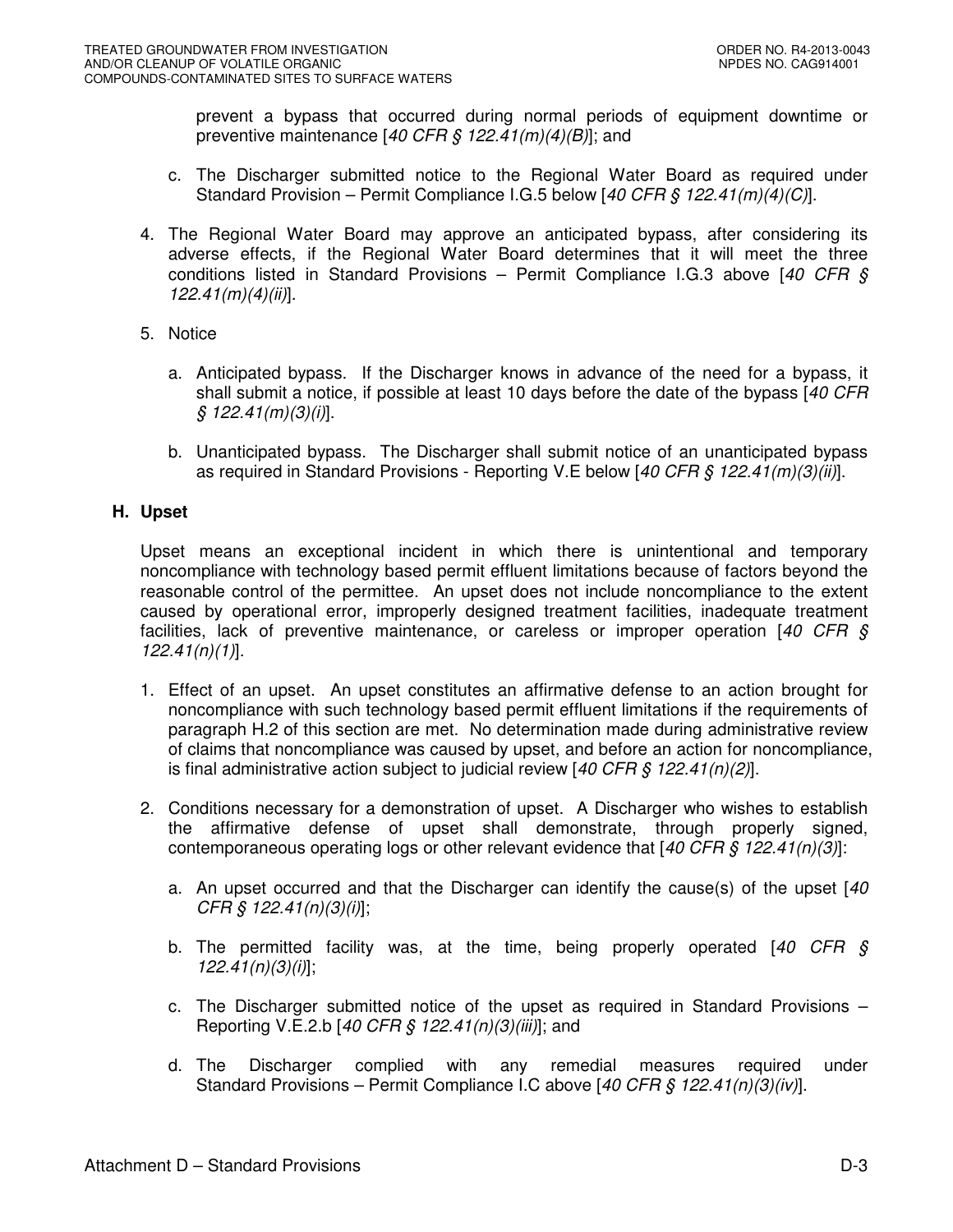3. Burden of proof. In any enforcement proceeding, the Discharger seeking to establish the occurrence of an upset has the burden of proof  $[40 \text{ CFR} \text{ } \text{\textless} 122.41(n)(4)].$ 

## **II. STANDARD PROVISIONS – PERMIT ACTION**

## **A. General**

This Order may be modified, revoked and reissued, or terminated for cause. The filing of a request by the Discharger for modification, revocation and reissuance, or termination, or a notification of planned changes or anticipated noncompliance does not stay any Order condition [40 CFR § 122.41(f)].

# **B. Duty to Reapply**

If the Discharger wishes to continue an activity regulated by this Order after the expiration date of this Order, the Discharger must apply for and obtain a new permit [40 CFR  $\frac{6}{7}$  122.41(b)].

## **C. Transfers**

This Order is not transferable to any person except after notice to the Regional Water Board. The Regional Water Board may require modification or revocation and reissuance of the Order to change the name of the Discharger and incorporate such other requirements as may be necessary under the CWA and the CWC [40 CFR  $\S$  122.41(*l*)(3)] [40 CFR  $\S$  122.61].

# **III. STANDARD PROVISIONS – MONITORING**

- **A.** Samples and measurements taken for the purpose of monitoring shall be representative of the monitored activity  $[40 \text{ CFR } \S 122.41(j)(1)].$
- **B.** Monitoring results must be conducted according to test procedures under 40 CFR Part 136 or, in the case of sludge use or disposal, approved under 40 CFR Part 136 unless otherwise specified in 40 CFR Part 503 unless other test procedures have been specified in this Order [40] CFR § 122.41(j)(4)] [40 CFR § 122.44(i)(1)(iv)].

# **IV. STANDARD PROVISIONS – RECORDS**

**A.** Except for records of monitoring information required by this Order related to the Discharger's sewage sludge use and disposal activities, which shall be retained for a period of at least five years (or longer as required by 40 CFR Part 503), the Discharger shall retain records of all monitoring information, including all calibration and maintenance records and all original strip chart recordings for continuous monitoring instrumentation, copies of all reports required by this Order, and records of all data used to complete the application for this Order, for a period of at least three (3) years from the date of the sample, measurement, report or application. This period may be extended by request of the Regional Water Board Executive Officer at any time [40 CFR § 122.41(j)(2)].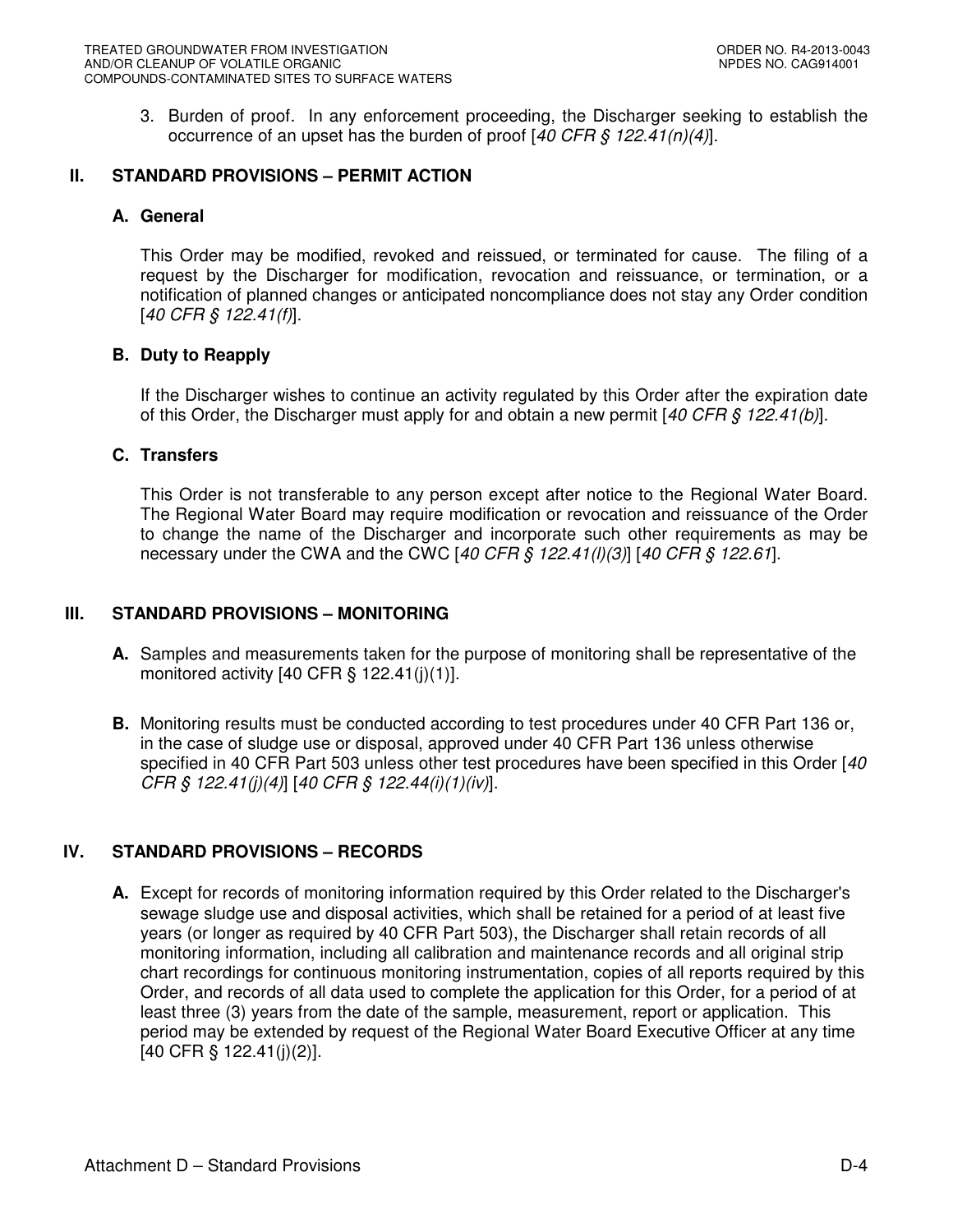## **B. Records of monitoring information shall include:**

- 1. The date, exact place, and time of sampling or measurements [40 CFR  $\zeta$  122.41(j)(3)(i)];
- 2. The individual(s) who performed the sampling or measurements  $[40 \text{ CFR} \text{ s}]$  $122.41(j)(3)(ii)$ ;
- 3. The date(s) analyses were performed  $[40 \text{ CFR} \text{ s} 122.41 \text{ (i)}(3)(\text{iii})]$ ;
- 4. The individual(s) who performed the analyses [40 CFR  $\frac{1}{2}$  122.41(j)(3)(iv)];
- 5. The analytical techniques or methods used [40 CFR § 122.41(j)(3)(v)]; and
- 6. The results of such analyses  $[40 \text{ CFR} \text{ } \text{\textit{S}} \text{ } 122.41(j)(3)(vi)].$

## **C. Claims of confidentiality for the following information will be denied [40 CFR § 122.7(b)]:**

- 1. The name and address of any permit applicant or Discharger [40 CFR § 122.7(b)(1)]; and
- 2. Permit applications and attachments, permits and effluent data [40 CFR § 122.7(b)(2)].

## **V. STANDARD PROVISIONS – REPORTING**

#### **A. Duty to Provide Information**

The Discharger shall furnish to the Regional Water Board, State Water Board, or USEPA within a reasonable time, any information which the Regional Water Board, State Water Board, or USEPA may request to determine whether cause exists for modifying, revoking and reissuing, or terminating this Order or to determine compliance with this Order. Upon request, the Discharger shall also furnish to the Regional Water Board, State Water Board, or USEPA copies of records required to be kept by this Order [40 CFR § 122.41(h)] [CWC 13267].

#### **B. Signatory and Certification Requirements**

- 1. All applications, reports, or information submitted to the Regional Water Board, State Water Board, and/or USEPA shall be signed and certified in accordance with paragraph  $(2.)$  and  $(3.)$  of this provision  $[40 \text{ CFR } \frac{6}{3} 122.41(k)].$
- 2. All permit applications shall be signed as follows:
	- a. For a corporation: By a responsible corporate officer. For the purpose of this section, a responsible corporate officer means: (i) A president, secretary, treasurer, or vicepresident of the corporation in charge of a principal business function, or any other person who performs similar policy- or decision-making functions for the corporation, or (ii) the manager of one or more manufacturing, production, or operating facilities, provided, the manager is authorized to make management decisions which govern the operation of the regulated facility including having the explicit or implicit duty of making major capital investment recommendations, and initiating and directing other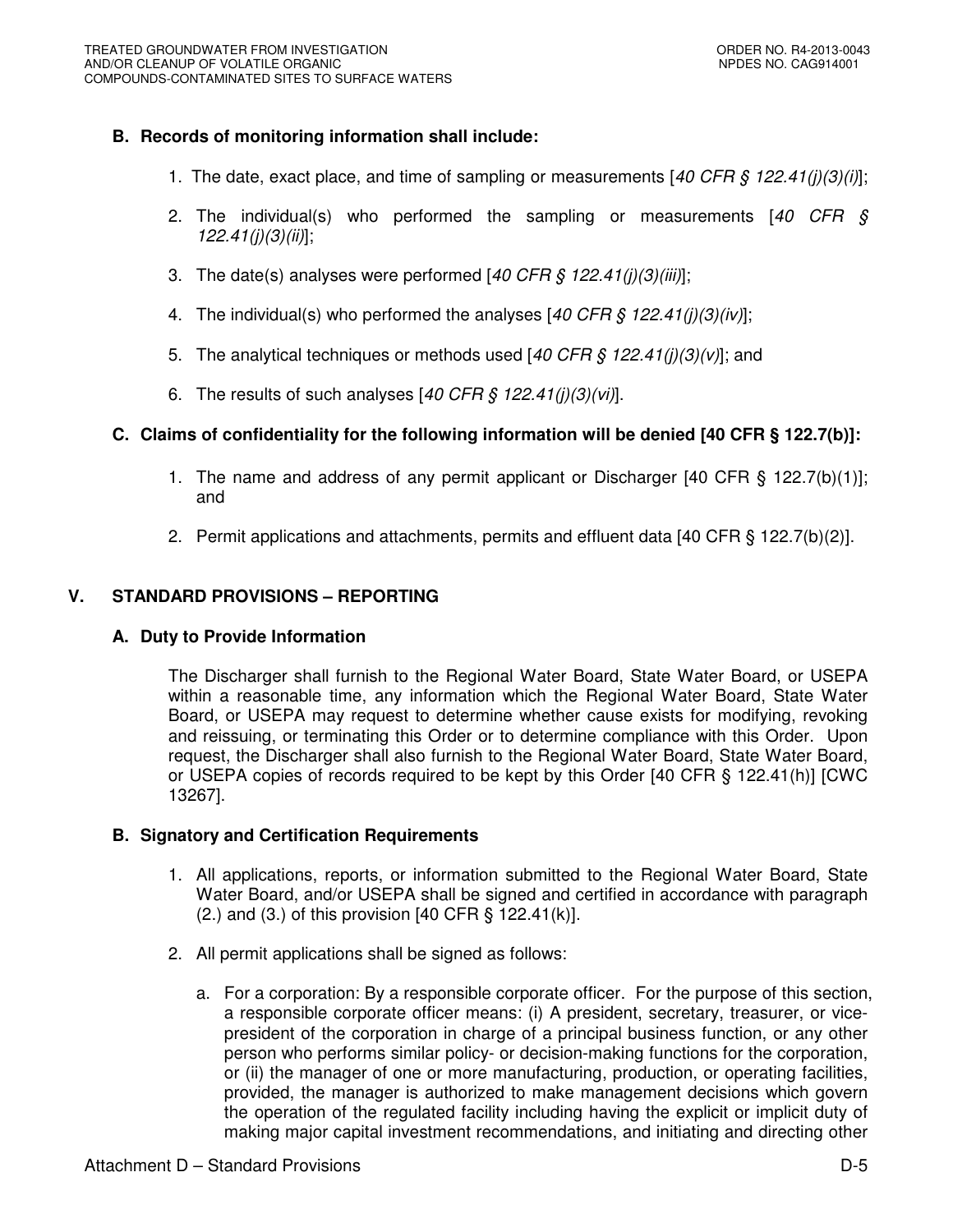comprehensive measures to assure long term environmental compliance with environmental laws and regulations; the manager can ensure that the necessary systems are established or actions taken to gather complete and accurate information for permit application requirements; and where authority to sign documents has been assigned or delegated to the manager in accordance with corporate procedures  $[40 \text{ CFR}$  §  $122.22(a)(1)]$ ;

- b. For a partnership or sole proprietorship: by a general partner or the proprietor, respectively [40 CFR § 122.22(a)(2)]; or
- c. For a municipality, State, federal, or other public agency: by either a principal executive officer or ranking elected official. For purposes of this provision, a principal executive officer of a federal agency includes: (i) the chief executive officer of the agency, or (ii) a senior executive officer having responsibility for the overall operations of a principal geographic unit of the agency (e.g., Regional Administrators of USEPA) [40 CFR  $\hat{S}$  122.22(a)(3)].
- 3. All reports required by this Order and other information requested by the Regional Water Board, State Water Board, or USEPA shall be signed by a person described in paragraph (b) of this provision, or by a duly authorized representative of that person. A person is a duly authorized representative only if:
	- a. The authorization is made in writing by a person described in paragraph (2.) of this provision [40 CFR § 122.22(b)(1)];
	- b. The authorization specified either an individual or a position having responsibility for the overall operation of the regulated facility or activity such as the position of plant manager, operator of a well or a well field, superintendent, position of equivalent responsibility, or an individual or position having overall responsibility for environmental matters for the company (a duly authorized representative may thus be either a named individual or any individual occupying a named position) [40 CFR § 122.22(b)(2)]; and
	- c. The written authorization is submitted to the Regional Water Board, State Water Board, or USEPA [40 CFR § 122.22(b)(3)].
- 4. If an authorization under paragraph (3.) of this provision is no longer accurate because a different individual or position has responsibility for the overall operation of the Facility, a new authorization satisfying the requirements of paragraph (3.) of this provision must be submitted to the Regional Water Board, State Water Board or USEPA prior to or together with any reports, information, or applications, to be signed by an authorized representative [40 CFR § 122.22(c)].
- 5. Any person signing a document under paragraph (2.) or (3.) of this provision shall make the following certification:

"I certify under penalty of law that this document and all attachments were prepared under my direction or supervision in accordance with a system designed to assure that qualified personnel properly gather and evaluate the information submitted. Based on my inquiry of the person or persons who manage the system or those persons directly responsible for gathering the information, the information submitted is, to the best of my knowledge and belief, true, accurate, and complete. I am aware that there are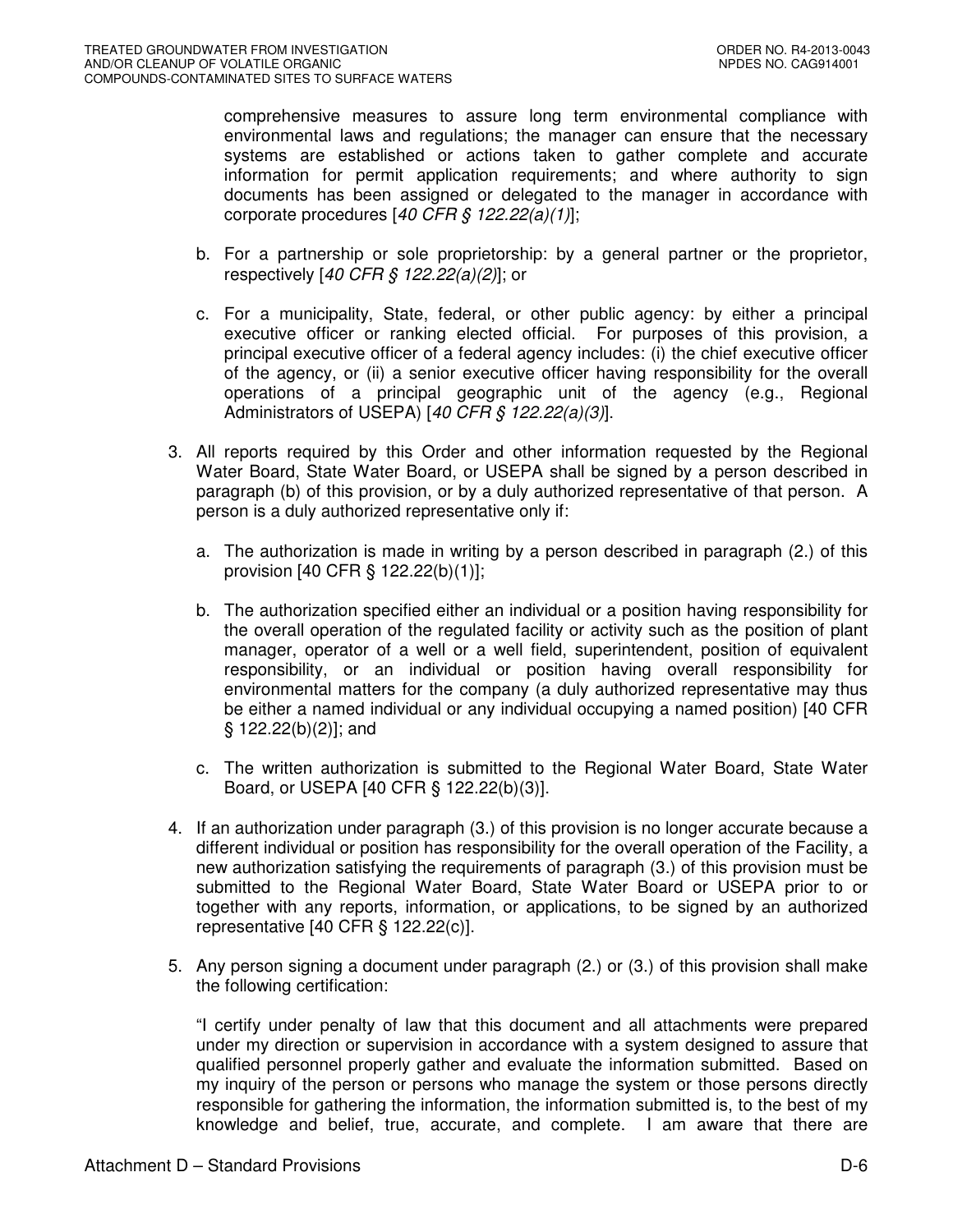significant penalties for submitting false information, including the possibility of fine and imprisonment for knowing violations" [40 CFR § 122.22(d)].

# **C. Monitoring Reports**

- 1. Monitoring results shall be reported at the intervals specified in the Monitoring and Reporting Program in this Order [40 CFR § 122.41(l)(4)].
- 2. Monitoring results must be reported on a Discharge Monitoring Report (DMR) form or forms provided or specified by the Regional Water Board or State Water Board for reporting results of monitoring of sludge use or disposal practices [40 CFR § 122.41(l)(4)(i)].
- 3. If the Discharger monitors any pollutant more frequently than required by this Order using test procedures approved under 40 CFR Part 136 or, in the case of sludge use or disposal, approved under 40 CFR Part 136 unless otherwise specified in 40 CFR Part 503, or as specified in this Order, the results of this monitoring shall be included in the calculation and reporting of the data submitted in the DMR or sludge reporting form specified by the Regional Water Board [40 CFR § 122.41(l)(4)(ii)].
- 4. Calculations for all limitations, which require averaging of measurements, shall utilize an arithmetic mean unless otherwise specified in this Order  $[40 \text{ CFR } \S 122.41 \text{ (I)}(4) \text{ (iii)}].$

## **D. Compliance Schedules**

Reports of compliance or noncompliance with, or any progress reports on, interim and final requirements contained in any compliance schedule of this Order, shall be submitted no later than 14 days following each schedule date  $[40 \text{ CFR} \text{ } \text{\textless} 122.41$ (I)(5)].

## **E. Twenty-Four Hour Reporting**

- 1. The Discharger shall report any noncompliance that may endanger health or the environment. Any information shall be provided orally within 24 hours from the time the Discharger becomes aware of the circumstances. A written submission shall also be provided within five (5) days of the time the Discharger becomes aware of the circumstances. The written submission shall contain a description of the noncompliance and its cause; the period of noncompliance, including exact dates and times, and if the noncompliance has not been corrected, the anticipated time it is expected to continue; and steps taken or planned to reduce, eliminate, and prevent reoccurrence of the noncompliance  $[40 \text{ CFR} \text{ } \text{\textit{S}} \text{ } 122.41 \text{ } I(l)(6)(i)].$
- 2. The following shall be included as information that must be reported within 24 hours under this paragraph  $[40 \text{ CFR } \frac{6}{5} \frac{122.41(l)(6)(ii)!}{.}$ 
	- a. Any unanticipated bypass that exceeds any effluent limitation in this Order [40 CFR  $\&$ 122.41(l)(6)(ii)(A)].
	- b. Any upset that exceeds any effluent limitation in this Order [40 CFR § 122.41(l)(6)(ii)(B)].
	- c. Violation of a maximum daily discharge limitation for any of the pollutants listed in this Order to be reported within 24 hours  $[40 \text{ CFR} \text{ } \text{\textit{S}} \text{ } 122.41 \text{ } I \text{ } I \text{ } 160 \text{ } I \text{ } 160 \text{ } I \text{ } 100 \text{ } I \text{ } 100 \text{ } I \text{ } 100 \text{ } I \text{ } 100 \text{ } I \text{ } 100 \text{ } I \text{ } 100 \text{ } I \text{ } 100 \text{ } I \text{ } 100 \text{ } I \text{ } 100 \text{$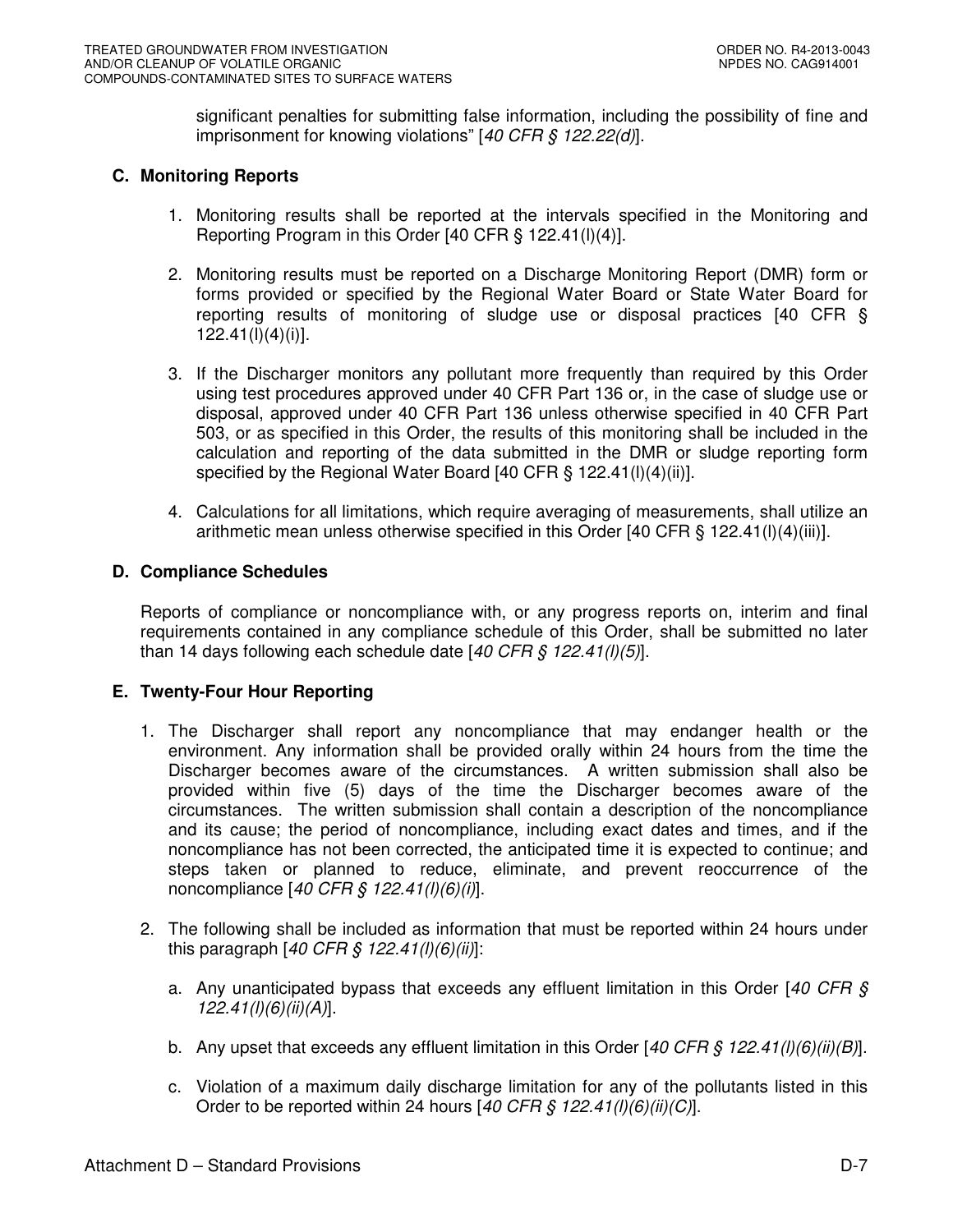3. The Regional Water Board may waive the above-required written report under this provision on a case-by-case basis if an oral report has been received within 24 hours  $[40 \text{ CFR } \text{S}$ 122.41(l)(6)(iii)].

#### **F. Planned Changes**

The Discharger shall give notice to the Regional Water Board as soon as possible of any planned physical alterations or additions to the permitted facility. Notice is required under this provision only when  $[40 \text{ CFR}$  \$  $122.41(l)(1)]$ :

- 1. The alteration or addition to a permitted facility may meet one of the criteria for determining whether a facility is a new source in 40 CFR § 122.29(b) [40 CFR § 122.41(l)(1)(i)]; or
- 2. The alteration or addition could significantly change the nature or increase the quantity of pollutants discharged. This notification applies to pollutants which are subject neither to effluent limitations in this Order nor to notification requirements under 40 CFR Part 122.42(a)(1) (see Additional Provisions—Notification Levels VII.A.1) [40 CFR § 122.41(l)(1)(ii)].
- 3. The alteration or addition results in a significant change in the Discharger's sludge use or disposal practices, and such alteration, addition, or change may justify the application of permit conditions that are different from or absent in the existing permit, including notification of additional use or disposal sites not reported during the permit application process or not reported pursuant to an approved land application plan [40 CFR § 122.41(l)(1)(iii)].

#### **G. Anticipated Noncompliance**

The Discharger shall give advance notice to the Regional Water Board or State Water Board of any planned changes in the permitted facility or activity that may result in noncompliance with General Order requirements [40 CFR § 122.41(l)(2)].

#### **H. Other Noncompliance**

The Discharger shall report all instances of noncompliance not reported under Standard Provisions – Reporting E.3, E.4, and E.5 at the time monitoring reports are submitted. The reports shall contain the information listed in Standard Provision – Reporting V.E [40 CFR  $\zeta$ 122.41(l)(7)].

#### **I. Other Information**

When the Discharger becomes aware that it failed to submit any relevant facts in a permit application, or submitted incorrect information in a permit application or in any report to the Regional Water Board, State Water Board, or USEPA, the Discharger shall promptly submit such facts or information  $[40 \text{ CFR} \text{ } \text{\textless} \text{\ss} \text{ } 122.41 \text{ } I \text{ } ]0/8]$ .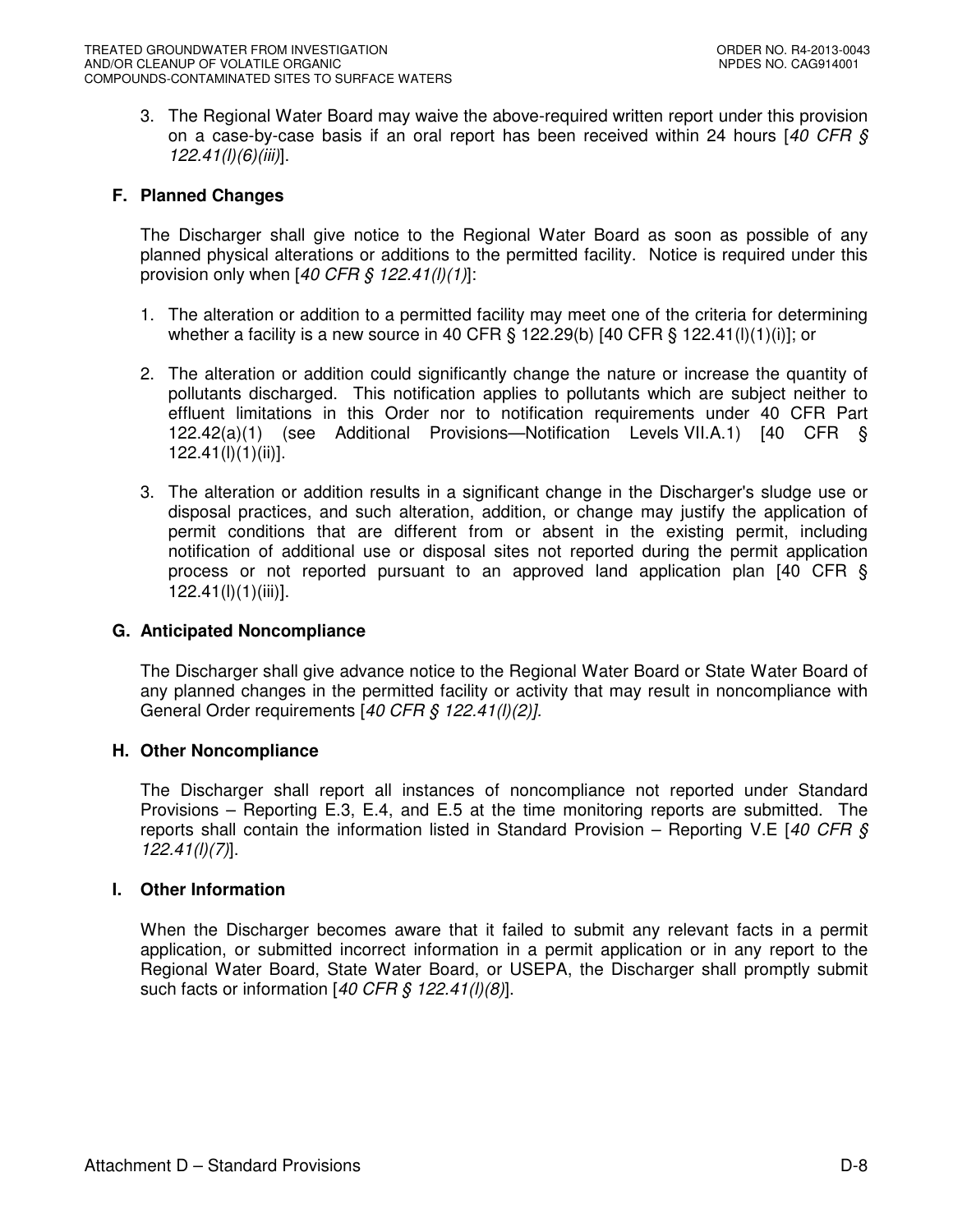## **VI. STANDARD PROVISIONS – ENFORCEMENT**

- A. The CWA provides that any person who violates section 301, 302, 306, 307, 308, 318 or 405 of the Act, or any permit condition or limitation implementing any such sections in a permit issued under section 402, or any requirement imposed in a pretreatment program approved under sections  $402(a)(3)$  or  $402(b)(8)$  of the Act, is subject to a civil penalty not to exceed \$25,000 per day for each violation. The CWA provides that any person who negligently violates sections 301, 302, 306, 307, 308, 318, or 405 of the Act, or any condition or limitation implementing any of such sections in a permit issued under section 402 of the Act, or any requirement imposed in a pretreatment program approved under section  $402(a)(3)$  or  $402(b)(8)$  of the Act, is subject to criminal penalties of \$2,500 to \$25,000 per day of violation, or imprisonment of not more than one (1) year, or both. In the case of a second or subsequent conviction for a negligent violation, a person shall be subject to criminal penalties of not more than \$50,000 per day of violation, or by imprisonment of not more than two (2) years, or both. Any person who knowingly violates such sections, or such conditions or limitations is subject to criminal penalties of \$5,000 to \$50,000 per day of violation, or imprisonment for not more than three (3) years, or both. In the case of a second or subsequent conviction for a knowing violation, a person shall be subject to criminal penalties of not more than \$100,000 per day of violation, or imprisonment of not more than six (6) years, or both. Any person who knowingly violates section 301, 302, 303, 306, 307, 308, 318 or 405 of the Act, or any permit condition or limitation implementing any of such sections in a permit issued under section 402 of the Act, and who knows at that time that he thereby places another person in imminent danger of death or serious bodily injury, shall, upon conviction, be subject to a fine of not more than \$250,000 or imprisonment of not more than 15 years, or both. In the case of a second or subsequent conviction for a knowing endangerment violation, a person shall be subject to a fine of not more than \$500,000 or by imprisonment of not more than 30 years, or both. An organization, as defined in section 309(c)(3)(B)(iii) of the CWA, shall, upon conviction of violating the imminent danger provision, be subject to a fine of not more than \$1,000,000 and can be fined up to \$2,000,000 for second or subsequent convictions  $[40 \text{ CFR} \text{ } \text{S} \text{ } 122.41(a)/2]$  [CWC 13385 and 13387].
- B. Any person may be assessed an administrative penalty by the Regional Water Board for violating section 301, 302, 306, 307, 308, 318 or 405 of this Act, or any permit condition or limitation implementing any of such sections in a permit issued under section 402 of this Act. Administrative penalties for Class I violations are not to exceed \$10,000 per violation, with the maximum amount of any Class I penalty assessed not to exceed \$25,000. Penalties for Class II violations are not to exceed \$10,000 per day for each day during which the violation continues, with the maximum amount of any Class II penalty not to exceed \$125,000 [40 CFR § 122.41(a)(3)].
- C. The CWA provides that any person who falsifies, tampers with, or knowingly renders inaccurate any monitoring device or method required to be maintained under this permit shall, upon conviction, be punished by a fine of not more than \$10,000, or by imprisonment for not more than 2 years, or both. If a conviction of a person is for a violation committed after a first conviction of such person under this paragraph, punishment is a fine of not more than \$20,000 per day of violation, or by imprisonment of not more than 4 years, or both [40 CFR § 122.41(j)(5)].
- D. The CWA provides that any person who knowingly makes any false statement, representation, or certification in any record or other document submitted or required to be maintained under this Order, including monitoring reports or reports of compliance or noncompliance shall, upon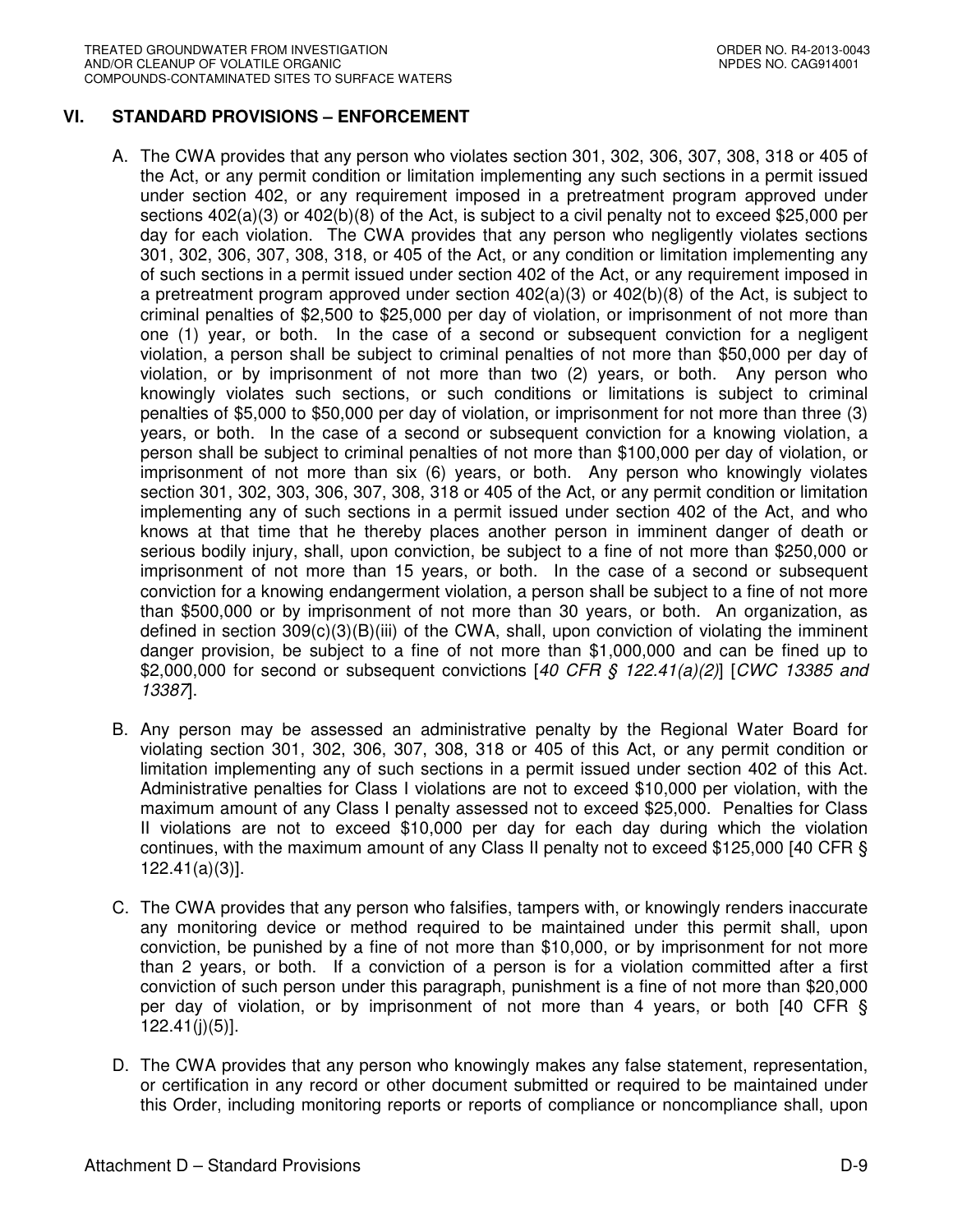conviction, be punished by a fine of not more than \$10,000 per violation, or by imprisonment for not more than six months per violation, or by both  $[40 \text{ CFR } 8 \text{ 122.41(k)}/2]$ .

## **VII. ADDITIONAL PROVISIONS – NOTIFICATION LEVELS**

#### **A. Non-Municipal Facilities**

Existing manufacturing, commercial, mining, and silvicultural dischargers shall notify the Regional Water Board as soon as they know or have reason to believe [40 CFR  $\frac{6}{7}$  122.42(a)]:

- 1. That any activity has occurred or will occur that would result in the discharge, on a routine or frequent basis, of any toxic pollutant that is not limited in this Order, if that discharge will exceed the highest of the following "notification levels"  $[40 \text{ CFR } \frac{6}{9} \frac{122.42(a)(1)}{1}]$ :
	- a. 100 micrograms per liter ( $\mu$ g/L) [40 CFR § 122.42(a)(1)(i)];
	- b. 200 µg/L for acrolein and acrylonitrile; 500 µg/L for 2,4-dinitrophenol and 2-methyl-4,6-dinitrophenol; and 1 milligram per liter (mg/L) for antimony [40 CFR  $\zeta$  $122.42(a)(1)(ii)$ ;
	- c. Five (5) times the maximum concentration value reported for that pollutant in the Report of Waste Discharge [40 CFR § 122.42(a)(1)(iii)]; or
	- d. The level established by the Regional Water Board in accordance with 40 CFR § 122.44(f) [40 CFR § 122.42(a)(1)(iv)].
- 2. That any activity has occurred or will occur that would result in the discharge, on a nonroutine or infrequent basis, of any toxic pollutant that is not limited in this Order, if that discharge will exceed the highest of the following "notification levels"  $[40 \text{ CFR } \text{S}$ 122.42(a)(2)]:
	- a. 500 micrograms per liter ( $\mu$ g/L) [40 CFR § 122.42(a)(2)(i)];
	- b. 1 milligram per liter (mg/L) for antimony  $[40 \text{ CFR} \text{ } \text{\&} 122.42(a)(2)(ii)]$ ;
	- c. Ten (10) times the maximum concentration value reported for that pollutant in the Report of Waste Discharge [40 CFR  $\hat{S}$  122.42(a)(2)(iii)]; or
	- d. The level established by the Regional Water Board in accordance with 40 CFR § 122.44(f) [40 CFR § 122.42(a)(2)(iv)].

## **B. Publicly-Owned Treatment Works (POTWs)**

All POTWs shall provide adequate notice to the Regional Water Board of the following [40 CFR]  $§ 122.42(b)$ :

1. Any new introduction of pollutants into the POTW from an indirect discharger that would be subject to sections 301 or 306 of the CWA if it were directly discharging those pollutants [40 CFR § 122.42(b)(1)]; and